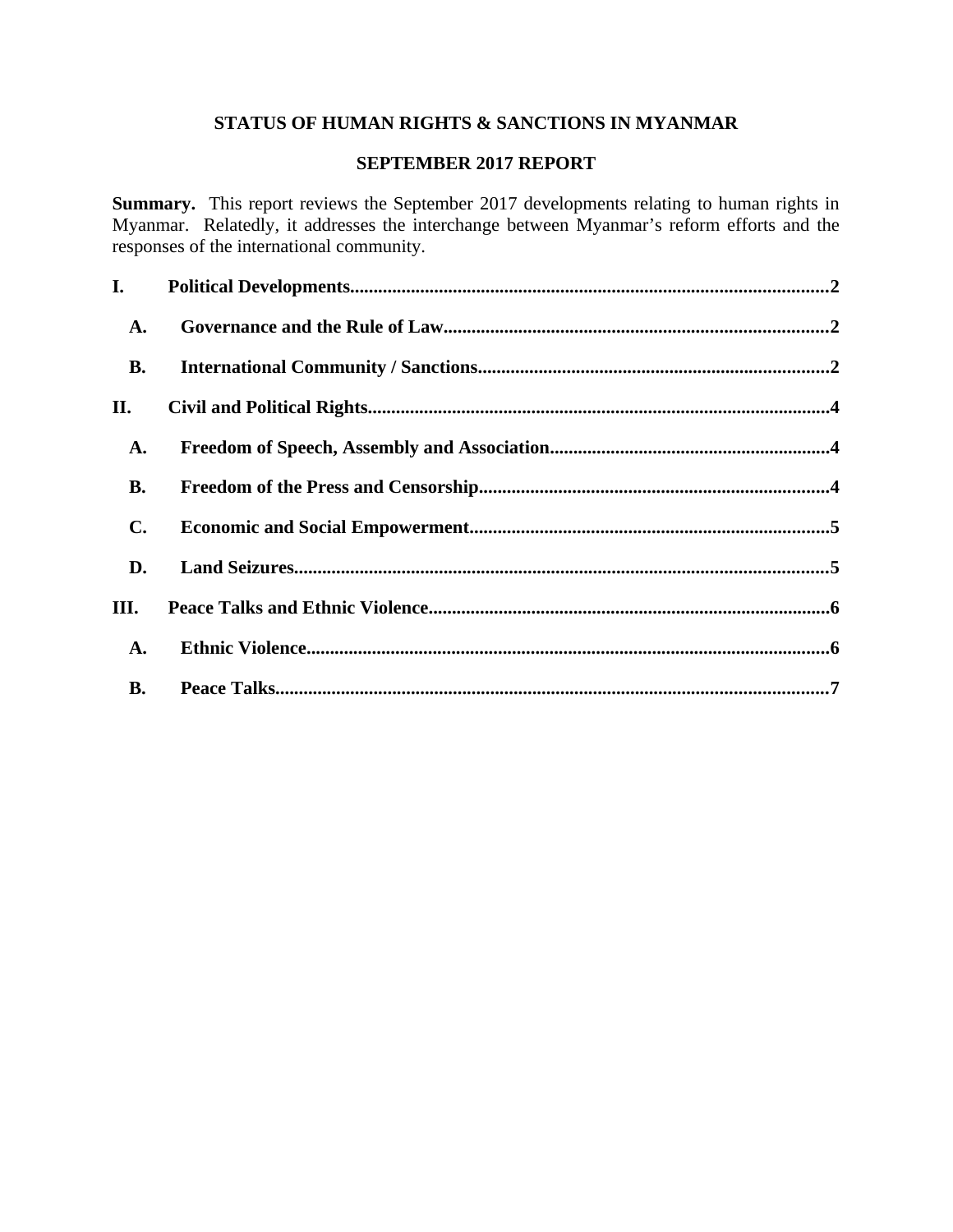#### **I. Political Developments**

#### <span id="page-1-2"></span><span id="page-1-0"></span>**A. Governance and the Rule of Law**

As the Rohingya humanitarian crisis in Rakhine state has intensified in recent months, the government of Aung San Suu Kyi, the Nobel peace prize laureate and former dissident who last year became the country's *de facto* democratic leader, has come under harsh criticism for failing to stop or even speak out against the violence. Myanmar officials continue to claim that Rohingya militants are responsible for killing civilians and that Rohingya have been setting their own houses on fire.<sup>1</sup> Local reports suggest that militants have caused some of the deaths and destruction, but testimony indicates that the Myanmar military is the primary culprit.<sup>2</sup> The continued denial of responsibility by the Myanmar government prompted a frustrated response from the UN High Commissioner for Human Rights, Zeid Ra'ad Al Hussein, who stated "The Myanmar government should stop claiming that the Rohingyas are setting fire to their own homes and laying waste to their own villages. This complete denial of reality is doing great damage to the international standing of a government which, until recently, benefited from immense good will."<sup>3</sup>

In her first public address since the violent military crackdown on the Rohingya minority, Aung San Suu Kyi did not criticize the Myanmar army and said she did not "fear international scrutiny."<sup>4</sup> "There have been allegations and counter-allegations ... We have to make sure those allegations are based on solid evidence before we take action," she said in her speech from Naypyidaw.<sup>5</sup> Her speech received harsh criticism, with Amnesty International describing the speech—in which Aung San Suu Kyi only once referred to the Rohingya by name —as a "mix of untruths and victim blaming." Still, Aung San Suu Kyi attempted to pacify her critics by saying she was committed to restoring peace and the rule of law. "We condemn all human rights violations and unlawful violence," she said. "We feel deeply for the suffering of all the people caught up in the conflict."<sup>6</sup>

During her address, Aung San Suu Kyi tried to evoke a program of grand goals including democratic transition, peace, stability and development. But she also cautioned that the country's long experience with authoritarian rule and nearly seven decades of ethnic conflict in Myanmar's frontier lands have frayed national unity.<sup>7</sup> "People expect us to overcome all these challenges in as short a time as possible," she said, noting that her civilian government only took office last year. "Eighteen months is a very short time in which to expect us to meet and overcome all the challenges that we are facing....We are a young and fragile democracy facing many problems, but we have to cope with them all at the same time."<sup>8</sup>

#### <span id="page-1-1"></span>**B. International Community / Sanctions**

At a United Nations Security Council meeting devoted to the Rohingya humanitarian crisis, the UN Secretary General António Guterres claimed that the situation has escalated into "the world's fastest developing refugee emergency."<sup>9</sup> The American ambassador to the United Nations, Nikki Haley, demanded that Myanmar's authorities punish those in the military who have killed and abused members of the Rohingya and called for a halt to the shipment of foreign arms to Myanmar's security forces.<sup>10</sup> "We cannot be afraid to call the actions of the Myanmar authorities what they appear to be: a brutal, sustained campaign to cleanse the country of an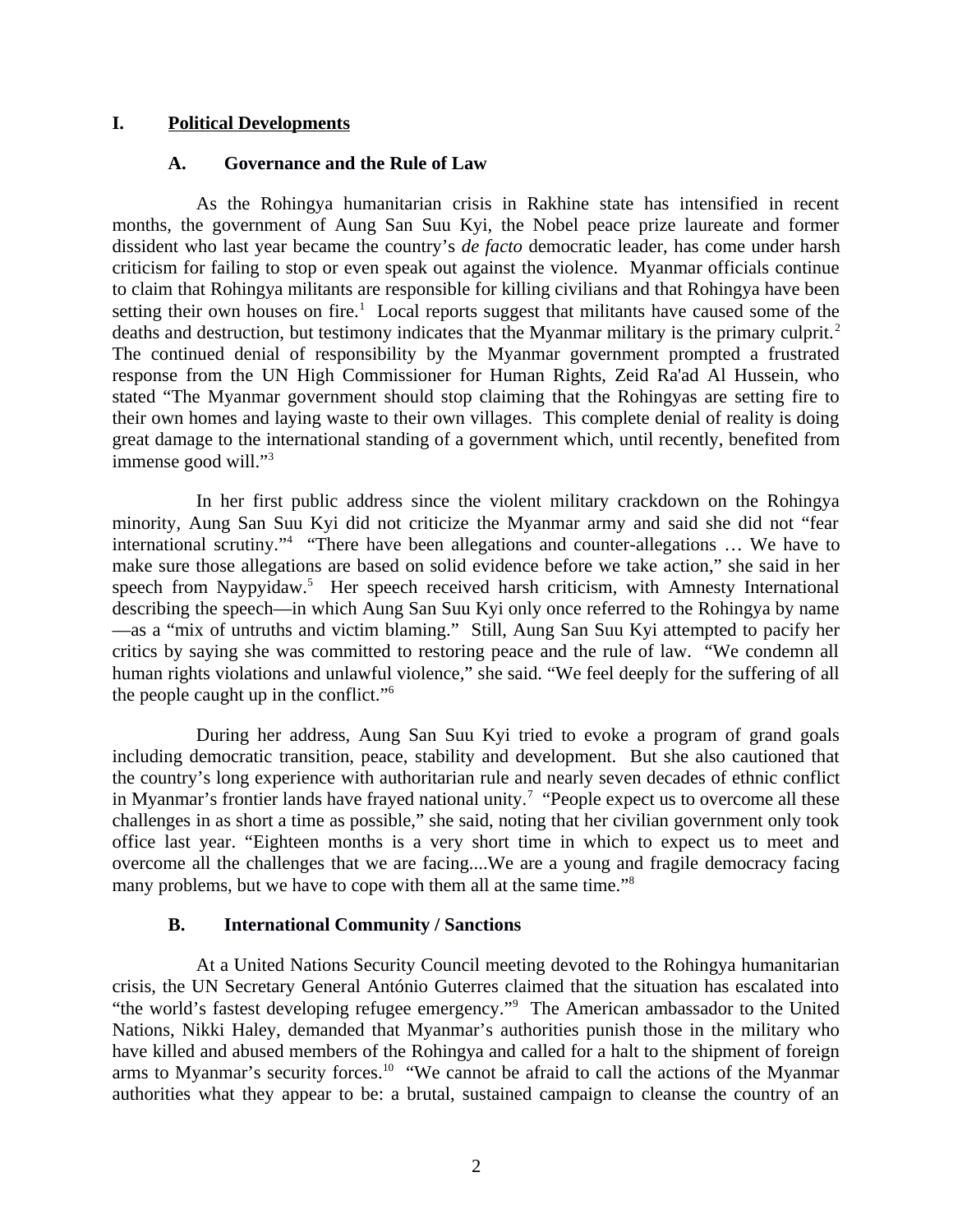ethnic minority," Haley said.<sup>11</sup> Haley's remarks were the strongest she has yet made on the crisis, and raised the possibility that the United States might re-impose sanctions on Myanmar that were rescinded under the Obama administration.<sup>12</sup> The 15-member Security Council took no immediate action, but diplomats called it a starting point and noted that the Council had not discussed Myanmar publicly since 2009.<sup>13</sup>

Myanmar's national security adviser, Thaung Tun, who also attended the meeting, reiterated the government's rejection of accusations that it has systematically persecuted the Rohingya. He described the military's actions in Rakhine State, the center of the crisis, as counterterrorism operations against Rohingya militants who killed members of the security forces on August  $25.^{14}$  He also asserted that Myanmar wanted friendly relations with Bangladesh, where the total population of Rohingya refugees is nearing one million. Myanmar's outreach to Bangladesh, he said, "gives the lie to the assertion that there is a policy of ethnic cleansing on our part."

Meanwhile, Bangladeshi Foreign Minister Abul Hassan Mahmood Ali, in a September briefing with foreign diplomats, blamed the government of Myanmar for a "policy of wiping [Rohingya] out of their land through [a] gradual and excruciating process."<sup>15</sup> Bangladesh, which has not acceded to the UN refugee convention and does not provide legal status to these asylum seekers, has in the wake of the crisis suspended its prior policy of turning back refugees, letting most proceed across the border to safety while a smaller number remain in limbo at the border.<sup>16</sup> The Bangladeshi minister also called on the international community to support a controversial plan to temporarily resettle Rohingya refugees on Bhashan Char, a remote island prone to cyclones and flooding.<sup>17</sup> The US and the UN have both commended the Bangladeshi government's initial response to the crisis, urging the country to keep its borders open and calling on the international community to provide assistance for the refugees.<sup>18</sup>

The Bangladeshi Foreign Ministry has further urged Myanmar to immediately implement the recommendations of the Rakhine Commission, an independent advisory board chaired by former UN chief Kofi Annan and established at the behest of Aung San Suu Kyi. <sup>19</sup> The commission's recommendations, which were made public only hours before the attacks that triggered the latest episode of violence, include creating a path to citizenship for the Rohingya, granting them freedom of movement, calibrating security responses with political intervention, and pursuing equitable socio-economic development throughout the state.<sup>20</sup> "The root of the Rohingya crisis lies in Myanmar," the Bangladesh Foreign Ministry said in a statement to diplomats. "Therefore the ultimate solution has to be found in Myanmar only."<sup>21</sup>

In response to its recent violence against Rohingya Muslims, the US government is reportedly considering limiting US ties with Myanmar's military.<sup>22</sup> "Until Burma's security forces act in accordance with the rule of law and stop the violence and displacement, moving forward with such engagement will be difficult," said a spokesperson for the US National Security Council.<sup>23</sup> Formal assistance to Myanmar's military remains illegal in the US, including the sale of US military equipment and participation in the US International Military Education and Training program.  $24$  However, prior to this crisis, US and Myanmar military-to-military engagement has been "nascent," and the Obama administration had explored limited military-tomilitary engagement with Myanmar to support the country's transition toward civilian rule.<sup>25</sup>

The US Congress is also reevaluating its relationship with Myanmar's military and with Aung San Suu Kyi's government. In September, the Senate Armed Services Committee struck language from the National Defense Authorization Act that would have increased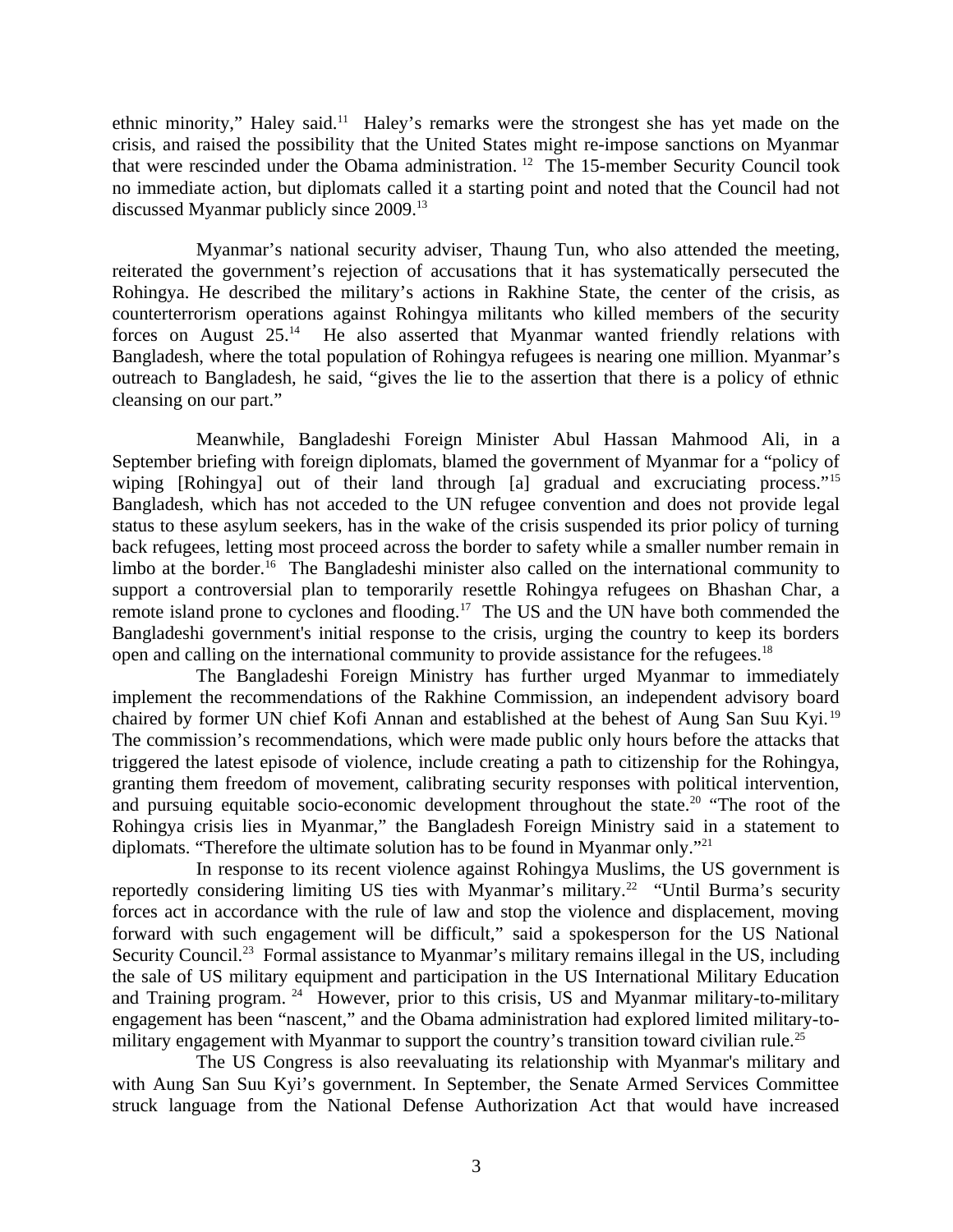military-to-military engagement with Myanmar.<sup>26</sup> "The Burmese government and military are moving in the wrong direction and I hope this action sends a strong message to Naypidaw," said US Senator Cory Gardner.<sup>27</sup>

# **II. Civil and Political Rights**

# <span id="page-3-2"></span><span id="page-3-1"></span>**A. Freedom of Speech, Assembly and Association**

In September, the Ministry of Culture and Religious Affairs confirmed that a draft bill banning hate speech will be introduced in the Myanmar Parliament.<sup>28</sup> The goal of the bill is to prevent hate speech based on race and religion.<sup>29</sup> The ministry proposing the bill states that the law will help prevent incitement of religious violence through social media, newspapers, and radio and television.<sup>30</sup> In preparing the bill, the ministry held meetings and discussions with local and international organizations to collect advice and recommendations and to meet international standards. $31$  Although most of the civil right groups are in favor of the bill, there are some concerns that the bill might hinder freedom of speech, and it is argued that other laws, such as Section 66(d) of the Telecommunications Law already provide sufficient protection against hate speech.<sup>32</sup>

Later in September, the Myanmar authorities claimed that a total of 45 bodies of Hindus have been discovered.<sup>33</sup> The authorities accused Muslim militants of killing these Hindu villagers.<sup>34</sup> Hindus who fled from Rakhine to Bangladesh said that they were threatened and attacked by the Arakan Rohingya Solidarity Army ("ARSA"), while some Hindus were killed and some houses were burned by the militants. $35$  Hindu villagers in the Yebawkya area in Rakhine told the AFP news agency that Rohingya militants attacked their communities on 25 August, killing many and taking others into the forest. $36$  ARSA, however, denied such accusations.<sup>37</sup>

# <span id="page-3-0"></span>**B. Freedom of the Press and Censorship**

The Tatmadaw has dropped the charges against certain media personnel and activists who were facing prosecution for allegedly associating with illegal groups and defaming the army.<sup>38</sup> Editor Kyaw Min Swe and columnist Kyaw Swa Naing of The Voice had been sued in June 2017 for posting a satirical imitation of a Tatmadaw movie online which, according to the Tatmadaw allegations, defamed the Myanmar army. Separately, Thein Zaw of The Irrawaddy, and Aye Naing and Pyae Bone Aung of the Democratic Voice of Burma had been charged under the Unlawful Association Act for covering a drug destruction event by the Ta'ang National Liberation Army in late July 2017.<sup>39</sup>

The Ministry of Information has prohibited two publications linked with the banned Ma Ba Tha nationalist organization from publishing any more articles, and has ordered the publications to return their media licenses to the ministry.<sup>40</sup>

State-owned television network MNTV is planning to end its broadcasting partnership with the BBC after a BBC report used the term "Rohingya," which has been banned by the Myanmar government.<sup>41</sup> The Myanmar Communication committee also announced that government media will be prohibited from reporting on ARSA, after the BBC had produced a special report on  $ARSA.<sup>42</sup>$  The BBC refused to accept any interference with the content of its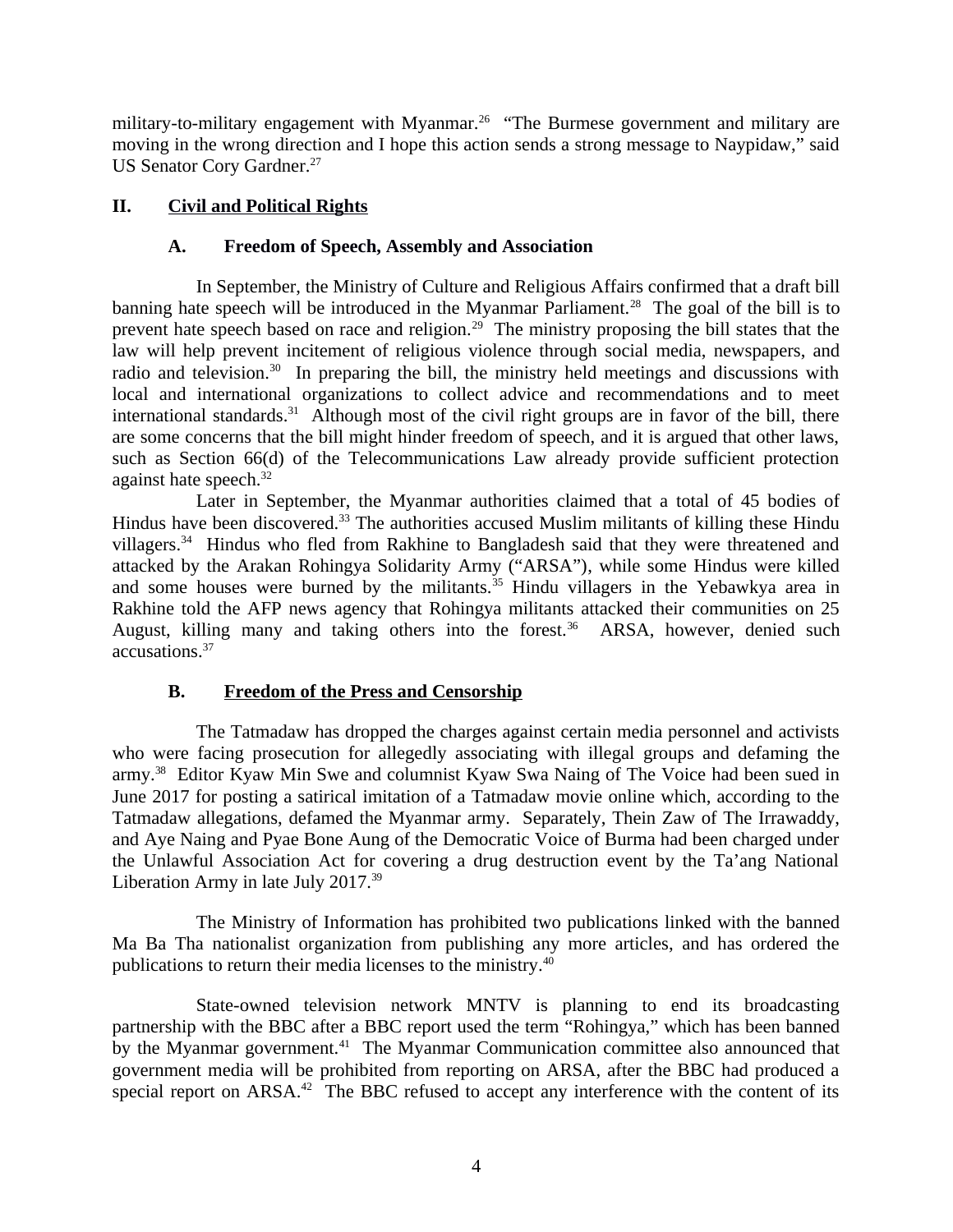programming, resulting in the termination of the broadcasting partnership between MNTV and the BBC.<sup>43</sup>

## <span id="page-4-1"></span>**C. Economic and Social Empowerment**

According to UN clinicians and other health workers, dozens of women among the Rohingya Muslims who have fled to Bangladesh from Myanmar have injuries consistent with violent sexual attacks.<sup>44</sup> Their accounts, backed in some cases by medical notes, lend weight to repeated allegations of such attacks, ranging from molestation to gang rape, leveled by women from the stateless minority group against Myanmar's armed forces.<sup>45</sup> Myanmar officials have mostly dismissed such allegations as militant propaganda designed to defame its military, and claim that the rape victims should come to the government.<sup>46</sup> In some cases, officials in the Myanmar government have accused the Rohingya of faking rape and burning their own houses in a bid to hijack international public opinion.<sup>47</sup>

Despite mounting criticism for such claims, Aung San Suu Kyi has done nothing to correct the record on the abuses taking place in Rakhine state.<sup>48</sup> In fact, despite numerous reports to the contrary, Aung San Suu Kyi strangely boasted in her September  $19<sup>th</sup>$  speech that Muslims living in the violence-torn Rakhine state had ample access to health care and radio broadcasts.<sup>49</sup> A Facebook page associated with her office suggested that international aid groups were colluding with Rohingya militants, whose attack on Myanmar police posts and an army base precipitated the fierce military counteroffensive. <sup>50</sup>

## <span id="page-4-0"></span>**D. Land Seizures**

In the wake of the ongoing violence against Rohingya Muslims in Rakhine state and reports of widespread burning of Rohingya villages, the Myanmar government has claimed that burnt land would become government-managed land by law, suggesting likely land grabs by the government.<sup>51</sup> A professor at Columbia University recently stated that "the land freed by the radical expulsion of the Rohingya might have become of interest to the military," particularly in light of the land's potential value due to ongoing Chinese projects, including an oil pipeline.<sup>52</sup> Commentators have also pointed to plans by a Chinese consortium to develop a \$7.3 billion deep-sea port on the coast of Rakhine and a \$3.2 billion industrial park nearby as possibly increasing the value of land in Rakhine state and therefore motivating possible land seizures through violent means.<sup>53</sup>

Locals in northern Kachin state have been protesting an expansion project in Mt. Hkakabo Razi National Park headed by UNESCO.<sup>54</sup> UNESCO is working with the Myanmar government to designate the area as the country's first Natural World Heritage site.<sup>55</sup> Locals have expressed concerns that such a designation could lead to land seizures in the area and make it increasingly difficult to make a living on the land.<sup>56</sup> Approximately 10,000 people were expected to join the protests against the designation. Kachin political authorities have validated these concerns, suggesting that "locals will not get compensation … for losing their land due to the expansion of the area."<sup>57</sup> Locals are particularly wary because of previous experiences with land grabs in the Hukawng Valley Wildlife Sanctuary area.<sup>58</sup>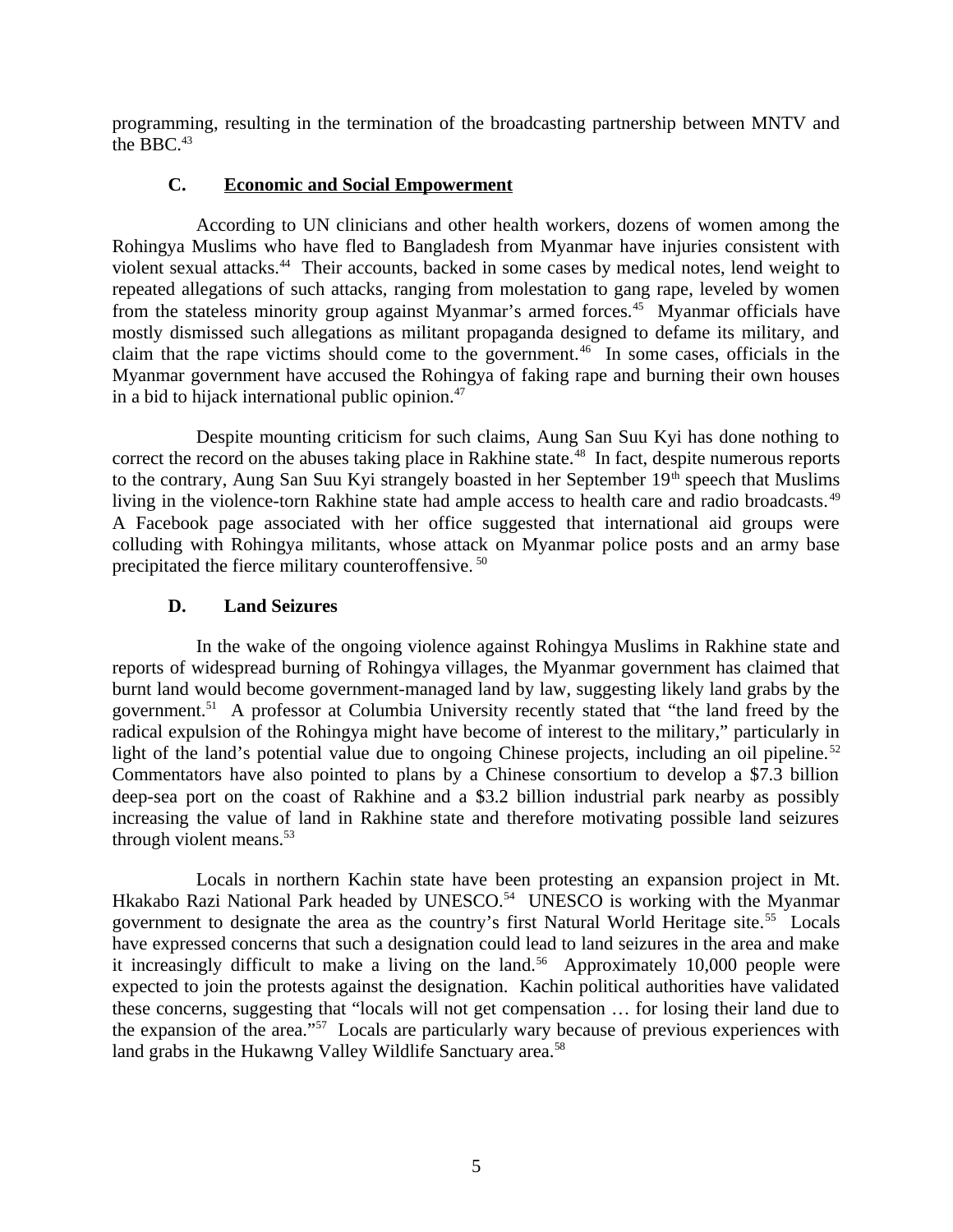In Rangoon, regional government efforts are underway to provide accommodation for all squatters in the region by 2020.<sup>59</sup> The government currently believes there are approximately 100,000 squatters in the region. $60\degree$  Squatters are reportedly occupying vacant spaces in factory compounds and are demanding money from the factory owners in exchange for vacating.<sup>61</sup> The region hopes to upgrade its industrial zones, which will require the squatters to vacate.<sup> $62$ </sup> The government's current plan includes the creation of jobs in the new industrial zones for the squatters.<sup>63</sup>

## **III. Peace Talks and Ethnic Violence**

## <span id="page-5-1"></span><span id="page-5-0"></span>**A. Ethnic Violence**

The ongoing Rohingya humanitarian crisis has intensified in recent months, with at least 500,000 Rohingya having fled to neighboring Bangladesh since August of this year.<sup>64</sup> Attacks on the Rohingya have been systematic and widespread, reportedly at the hands of the Myanmar police and military, leading to what the UN High Commissioner for Human Rights, Zeid Ra'ad Al Hussein, called a "textbook example of ethnic cleansing." <sup>65</sup> The term "ethnic cleansing" is often used to refer to the forced removal of an ethnic or religious group by intimidation or violence. While the Rohingya have long been persecuted as a minority, the scale of recent violence is unprecedented. It ramped up on August 25 after a small faction of Rohingya militants called the Arakan Rohingya Solidarity Army attacked police posts, killing 12 members of Myanmar's security forces.<sup>66</sup> In retribution, Myanmar's military vowed to root out militant groups, and they've responded on a massive scale that has left many innocent civilians dead, injured, or homeless.<sup>67</sup>

In response, Mr. Zeid has called the current operation in Rakhine "clearly disproportionate" and urged Myanmar to end the "cruel military operation" in Rakhine state.<sup>68</sup> He noted that the situation cannot yet be fully assessed since Myanmar refused access to human rights investigators.<sup>69</sup>

Recent reports describe thousands of Rohingya arriving in Bangladesh each day at overcrowded refugee camps and new, informal settlements, where they scramble for meager food rations and a place to sleep.<sup>70</sup> They are exhausted after days of walking barefoot over mountains and across rivers; many have bullet wounds and injuries from arson attacks.  $71$  New reports claim the Myanmar military has begun laying landmines along the border, and that soldiers have been shooting unarmed civilians even as they try to flee.<sup>72</sup> Meanwhile, Bangladesh is already host to hundreds of thousands of Rohingya who have fled previous outbreaks of violence in Rakhine state. Existing refugee camps are full and the new arrivals are sleeping rough in whatever space they can find, reports say.

Aid agencies say they are in desperate need of food, shelter and medical aid, and that current resources are inadequate.<sup>73</sup> The UN halted aid distributions in northern Rakhine state after the August 25 militant attack on government forces, with the UN resident coordinator in Myanmar stating that deliveries had been suspended "because the security situation and government field-visit restrictions rendered us unable to distribute assistance."<sup>74</sup> Since then, Myanmar authorities have blocked all UN aid agencies from delivering vital supplies of food, water and medicine to refugees in northern Rakhine state.<sup>75</sup> Sixteen major non-governmental organizations, including Oxfam and Save the Children, have also complained that the government has restricted access to the conflict area. <sup>76</sup>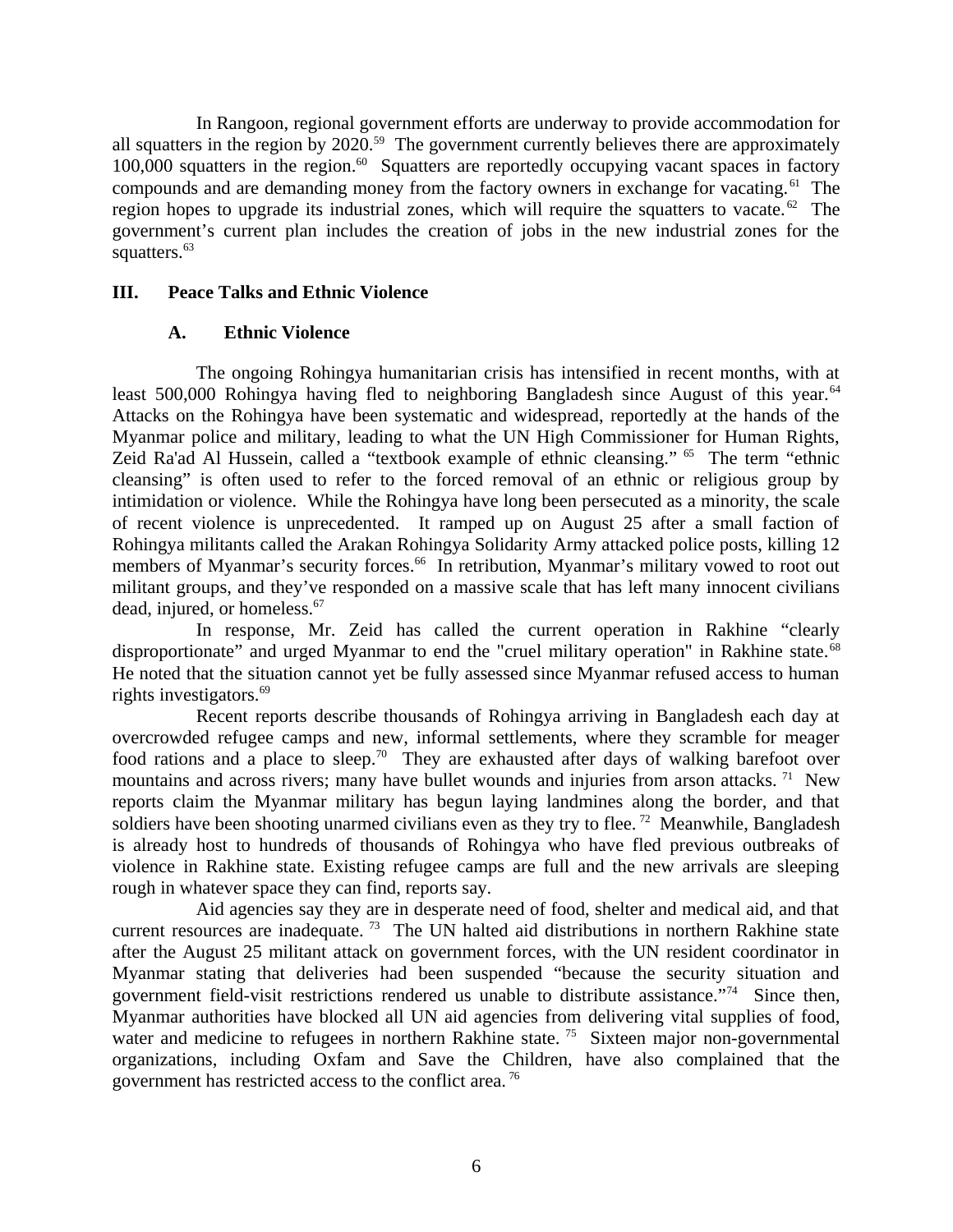Refugees who have made it to Bangladesh have told of massacres and arson they say are being committed by Myanmar armed forces. Human Rights Watch has cited satellite evidence of widespread burning in at least 10 parts of Rakhine state in the days after the armed crackdown began.<sup>77</sup> Other reports have stated that thick black smoke can be seen rising from small settlements along the border.<sup>78</sup> Meanwhile, the Myanmar government has continued to deny its involvement, insisting that it is the Rohingya militants who are burning Rohingya villages and targeting civilians.<sup>79</sup>

On September 28, the UN Security Council held its first public meeting on Myanmar in eight years, which was requested by Sweden, the United States, UK, France, Egypt, Senegal, and Kazakhstan.<sup>80</sup> The UN Secretary-General Antonio Guterres warned that the violence against Myanmar's Rohingya Muslims in the northern part of Rakhine state could spread to central Rakhine, where  $250,000$  more people were at risk of displacement.<sup>81</sup> He pointed to accounts from those who fled of excessive violence and serious violations of human rights, including indiscriminate firing or weapons, the use of landmines against civilians and sexual violence. $82$ Guterres demanded immediate humanitarian aid access to areas affected by the violence and expressed concern regarding Myanmar's "current climate of antagonism towards the United Nations" and aid groups.<sup>83</sup>

#### <span id="page-6-0"></span>**B. Peace Talks**

In September, Aung San Suu Kyi, who serves as the chair of the National Reconciliation and Peace Centre, held a discussion with a delegation of the Restoration Council of Shan State/Shan State Army.<sup>84</sup> The discussion focused on the need for understanding and trust building in the peace process based on the Nationwide Ceasefire Agreement ("NCA"), development tasks, education, health and the fight against narcotic drugs in ethnic minority regions.<sup>85</sup>

At the end of September, Myanmar's Peace Commission held an informal meeting with representatives of United Nationalities Federal Council ("UNFC")—an alliance of armed ethnic groups who have not signed the national ceasefire agreement ("NCA")—in a bid to convince them to sign the NCA. However, no deal was reached at the meeting. $^{86}$  The UNFC currently consists of the Karenni National Progressive Party, the New Mon State Party, the Arakan National Council/Arakan Army and the Lahu Democratic Union.<sup>87</sup> The government negotiators have been hoping to convince the UNFC to join the NCA before the third round of 21st Century Panglong Conference, which is tentatively scheduled to be held in November, so that the UNFC can participate in the formal peace talks. $88$  The UNFC proposed to hold formal talks with the Peace Commission in Yangon on October 7.<sup>89</sup>

At the meeting, discussions between the Peace Commission and the UNFC stalled on negotiations regarding the preconditions proposed by the UNFC before it would sign the ceasefire deal.<sup>90</sup> For example, the UNFC has requested that the Joint Monitoring Committee ("JMC"), the body charged with overseeing the implementation of the NCA, be granted more authority to enforce agreements between armed ethnic groups and the Tatmadaw on matters such as codes of soldier conduct. $91$  In addition, the UNFC has requested that international representatives be included in the JMC, and that disputes be submitted to an independent mediation commission consisting of legal experts from both Myanmar and foreign countries.<sup>92</sup>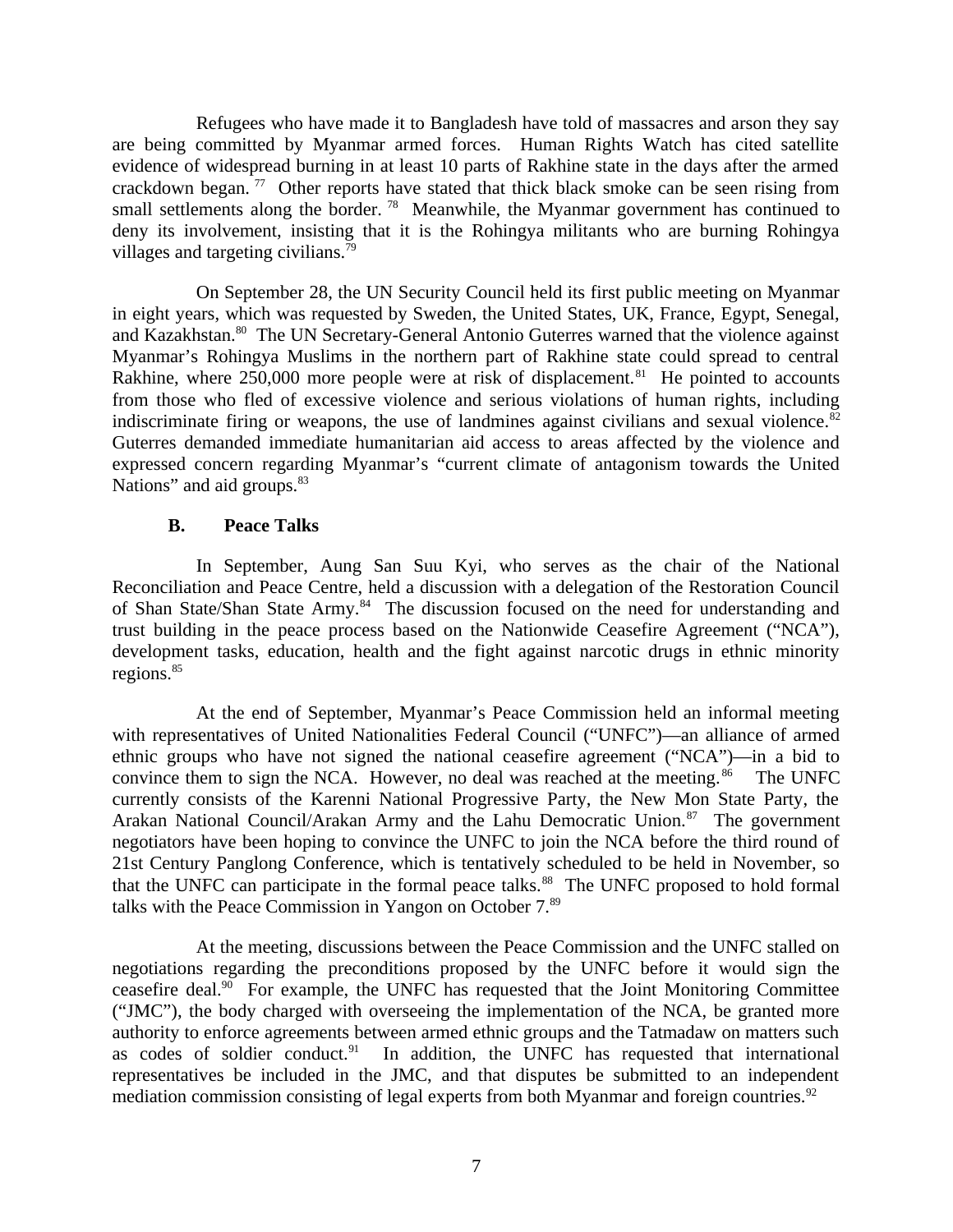| $\mathbf{1}$ | Time, September 12, 2017: http://time.com/4936882/myanmar-ethnic-cleansing-rohingya/.                            |
|--------------|------------------------------------------------------------------------------------------------------------------|
| 2            | Id.                                                                                                              |
| 3            | Id.                                                                                                              |
| 4            | The Guardian, September 19, 2017: https://www.theguardian.com/world/2017/sep/19/aung-san-suu-kvi-myanmar-        |
|              | rohingya-crisis-concerned.                                                                                       |
| 5            | Id.                                                                                                              |
| 6            | The New York Times, September 18, 2017: https://www.nytimes.com/2017/09/18/world/asia/aung-san-suu-kvi-speech-   |
|              | rohingya.html.                                                                                                   |
| 7            | Id.                                                                                                              |
| 8            | Id.                                                                                                              |
|              |                                                                                                                  |
| 9            | The New York Times, September 28, 2017: https://www.nytimes.com/2017/09/28/world/asia/myanmar-un-rohingya-       |
|              | drown.html.                                                                                                      |
| 10           | Id.                                                                                                              |
| 11           | Id.                                                                                                              |
| 12           | Id.                                                                                                              |
| 13           | Id.                                                                                                              |
| 14           | Id.                                                                                                              |
| 15           | Time, September 12, 2017: http://time.com/4936882/myanmar-ethnic-cleansing-rohingya/.                            |
| 16           | Id                                                                                                               |
| 17           | Id                                                                                                               |
| 18           | Id                                                                                                               |
| 19           | Id                                                                                                               |
| 20           | Id                                                                                                               |
| 21           | Id                                                                                                               |
| 22           | Time, September 21, 2017: http://time.com/4952270/myanmar-rohindya-us-military-ties/.                            |
| 23           | Id                                                                                                               |
| 24           | Id                                                                                                               |
| 25           | Id                                                                                                               |
|              | Id                                                                                                               |
| 26<br>27     | Id                                                                                                               |
|              |                                                                                                                  |
| 28           | The Myanmar Times, September 27, 2017: https://www.mmtimes.com/news/draft-hate-speech-bill-sent-parliament.html. |
| 29           | Id.                                                                                                              |
| 30           | Id.                                                                                                              |
| 31           | Id.                                                                                                              |
| 32           | Id.                                                                                                              |
| 33           | BBC, September 25, 2017, http://www.bbc.com/news/world-asia-41384457.                                            |
| 34           | Id.                                                                                                              |
| 35           | BBC, September 25, 2017, http://www.bbc.com/news/world-asia-41384457.                                            |
| 36           | Id.                                                                                                              |
| 37           | Id.                                                                                                              |
| 38           | The Myanmar Times, September 1, 2017: https://www.mmtimes.com/news/military-has-dropped-charges-against-         |
|              | journalists-activists.html and The Myanmar Times, September 4, 2017: https://www.mmtimes.com/news/journalists-   |
|              | activists-welcome-military-move-free-colleagues.html.                                                            |
| 39           | Id.                                                                                                              |
| 40           | The Myanmar Times, September 5. 2017: https://www.mmtimes.com/news/two-ma-ba-tha-linked-journals-lose-license-   |
|              | publish.html.                                                                                                    |
| 41           | The Myanmar Times, September 7, 2017: https://www.mmtimes.com/news/state-tv-network-says-it-has-no-choice-end-   |
|              | broadcast-partnership-bbc.html.                                                                                  |
| 42           | Id.                                                                                                              |
| 43           | Id.                                                                                                              |
| 44           | Reuters, September 24, 2017, https://www.reuters.com/article/us-myanmar-rohingya-rape-insight/u-n-medics-see-    |
|              | evidence-of-rape-in-myanmar-army-cleansing-campaign-idUSKCN1BZ06X.                                               |
| 45           | Id.                                                                                                              |
| 46           | Id.                                                                                                              |
| 47           | The New York Times, September 18, 2017: https://www.nytimes.com/2017/09/18/world/asia/aung-san-suu-kyi-speech-   |
|              | rohingya.html.                                                                                                   |
|              |                                                                                                                  |
| 48           | Id.                                                                                                              |
| 49           | Id.                                                                                                              |
| 50           | Id.                                                                                                              |
| 51           | ThinkProgress, October 2, 2017: https://thinkprogress.org/bangladesh-and-myanmar-deal-to-repatriate-rohingya-    |
|              | 8154f2d993c7/                                                                                                    |
| 52           | TTR Weekly, September 29, 2017: http://www.ttrweekly.com/site/2017/09/rakhine-in-the-throes-of-land-grab/        |
| 53           | HuffPost, September 15, 2017: http://www.huffingtonpost.com/entry/rohingya-land-grab-                            |
|              | military us 59b96400e4b02da0e13e79f4                                                                             |
| 54           | The Irrawaddy, September 25, 2017: https://www.irrawaddy.com/news/burma/locals-to-protest-unesco-natural-world-  |
|              | heritage-designation-at-hkakabo-razi.html                                                                        |
| 55           | Id.                                                                                                              |
| 56           | Id.                                                                                                              |
| 57           | Id.                                                                                                              |
| 58           | Id.                                                                                                              |
|              |                                                                                                                  |